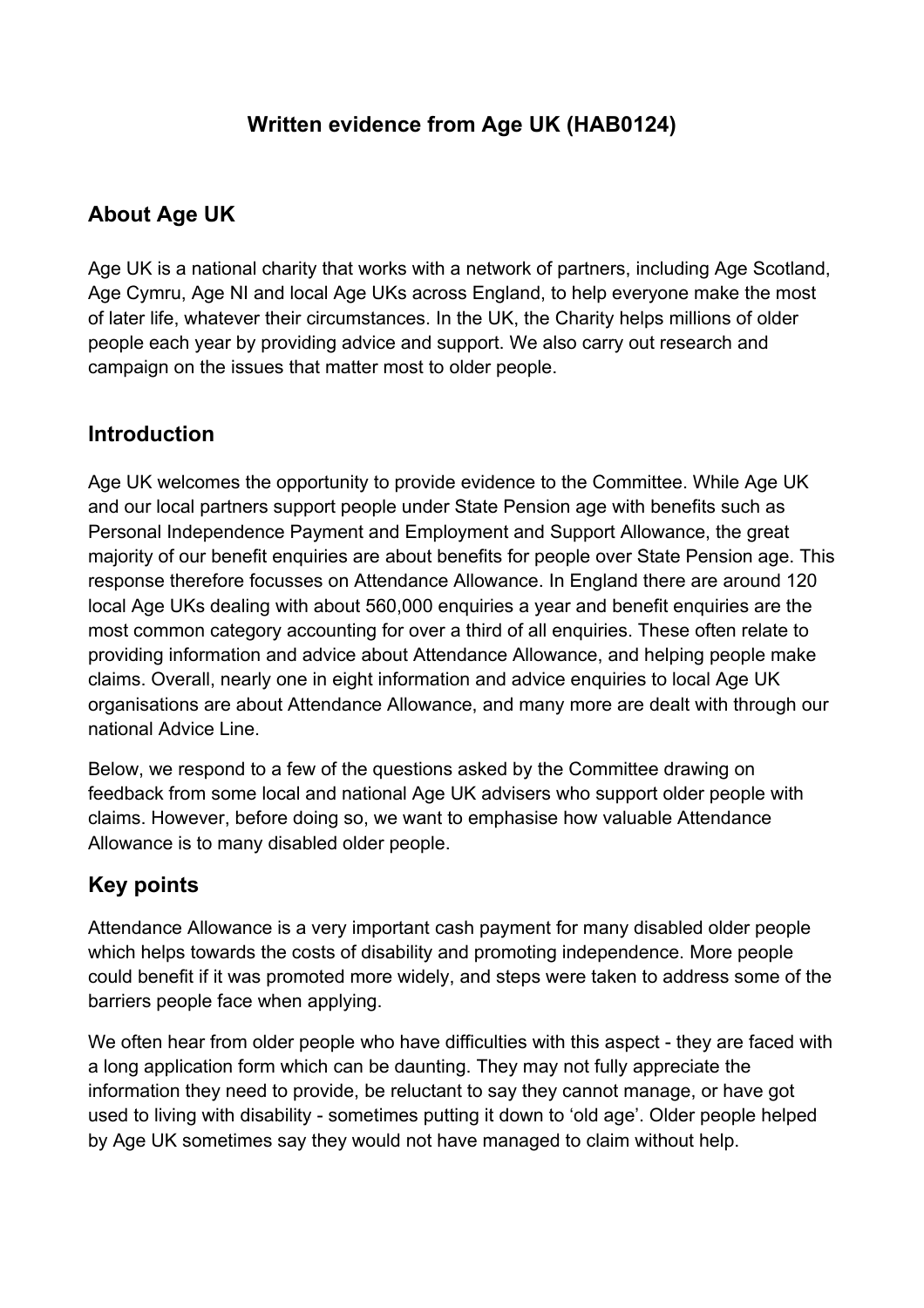Although the current claim process can be difficult for people, we know that any assessment of disability or care needs is going to involve an element of complexity. We do not believe we need radical changes such as a move to a face-to-face assessment as this would be likely to produce a longer and more stressful process for the individual.

There may, however, be scope to improve the current system and application, for example reducing questions that rarely produce information affecting the outcome and providing examples and notes to better draw out the information that decision makers need to decide a claim. Any move to a digital system could help produce a more streamlined process although it is important to ensure there are always offline options.

Age UK and other third sector organisations provide a great deal of support with benefit applications and information and advice on other issues but face ongoing challenges in trying to ensure they have sufficient resources to meet needs.

### **The importance of Attendance Allowance**

Attendance Allowance provides a flexible cash payment that helps with the costs of disability and can be used in a way that meets individuals' needs and promotes independent living. While at £60 or £89.60 a week it can buy very little in the way of formal care, the support it provides can prove invaluable. This was demonstrated a few years ago when we sought information from older people receiving Attendance Allowance to inform our response to the Government which was asking for views on transferring money provided through Attendance Allowance to local councils.<sup>i</sup>

There was strong support for the allowance continuing in its current form. People told us they used it for a wide range of expenses linked to their disabilities including practical help and support at home, transport for essential trips, higher everyday costs such as extra heating, and disability equipment. Many people told us that Attendance Allowance made a very big difference to their lives, enabling them to stay independent at home, easing financial worries, and improving general wellbeing and peace of mind. While this survey was undertaken a while back, the feedback we continue to receive indicates the position remains the same.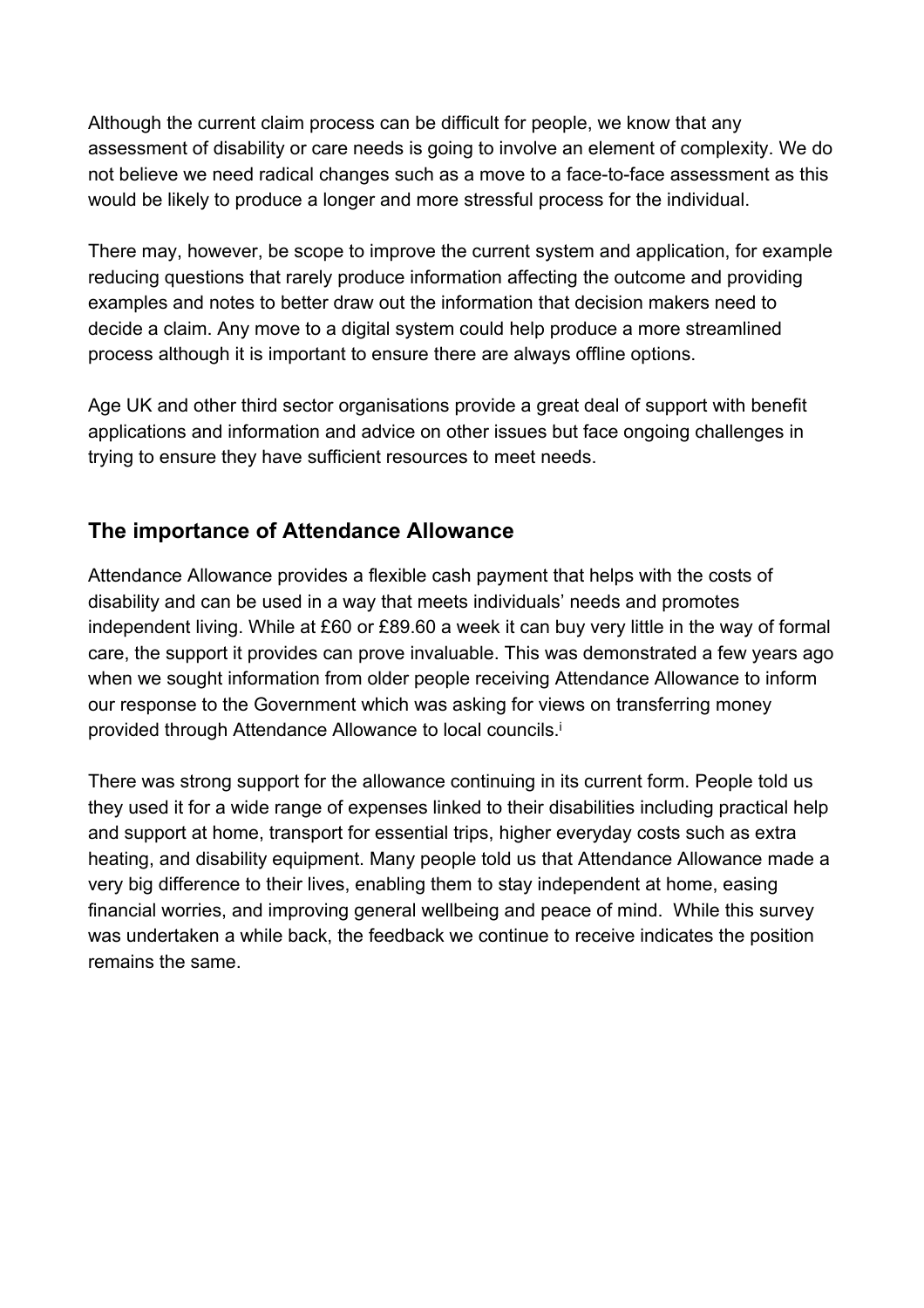Q5. DLA (for children under the age of 16) and Attendance Allowance usually use paper-based rather than face-to-face assessments. How well is this working?

### **The claim and assessment process**

The first barrier to claiming Attendance Allowance is a lack of awareness that it exists or who it might apply to. Many older people only find out about it by chance, and often people will have met the criteria for some time before they apply. We would like to see it promoted more widely to the general public and through professionals in contact with disabled older people.

The application involves completing a 29-page form with around 50 questions along with 12 pages of notes. This can be requested by post or downloaded. People can also include a statement from someone who knows them and can describe how the claimant's illnesses and disabilities affect them.

The long application form can be daunting. People may be put off by the number of questions or be unclear what is needed or who will qualify. Some people who live alone and have no-one to help assume it will not apply to them because they do not have a carer, while others who get support from someone like a partner do not see that as 'care'. Age UK advisers who help people compete forms tell us that that people do not appreciate the amount of detail they need to provide and the importance of explaining the impact their health and care needs have on daily activities. Older people sometimes tell advisers they would never have coped with the application without their help.

People may say they do not have difficulties or need help with tasks such as dressing, washing, or getting out of bed, but when the adviser asks them to describe how they manage, it becomes clear that they are struggling. For example, activities may take a very long time, people may have to stop to rest every so often due to pain or breathlessness, they may only be able to wear certain clothes that are easy to put on, or may have stopped doing some activities, such as getting in the bath, because it is no longer possible.

Many older people have experienced a decline in health over a number of years and have gradually got used to their situation. They may put their difficulties down to 'old age' and not consider themselves disabled. It can also be difficult to admit to finding things hard to manage – one adviser said it can be 'soul destroying' for people to have to go through the things they cannot do. People can find it emotionally and sometimes physically demanding to compete applications and distressing to read back the information showing the limitations they have.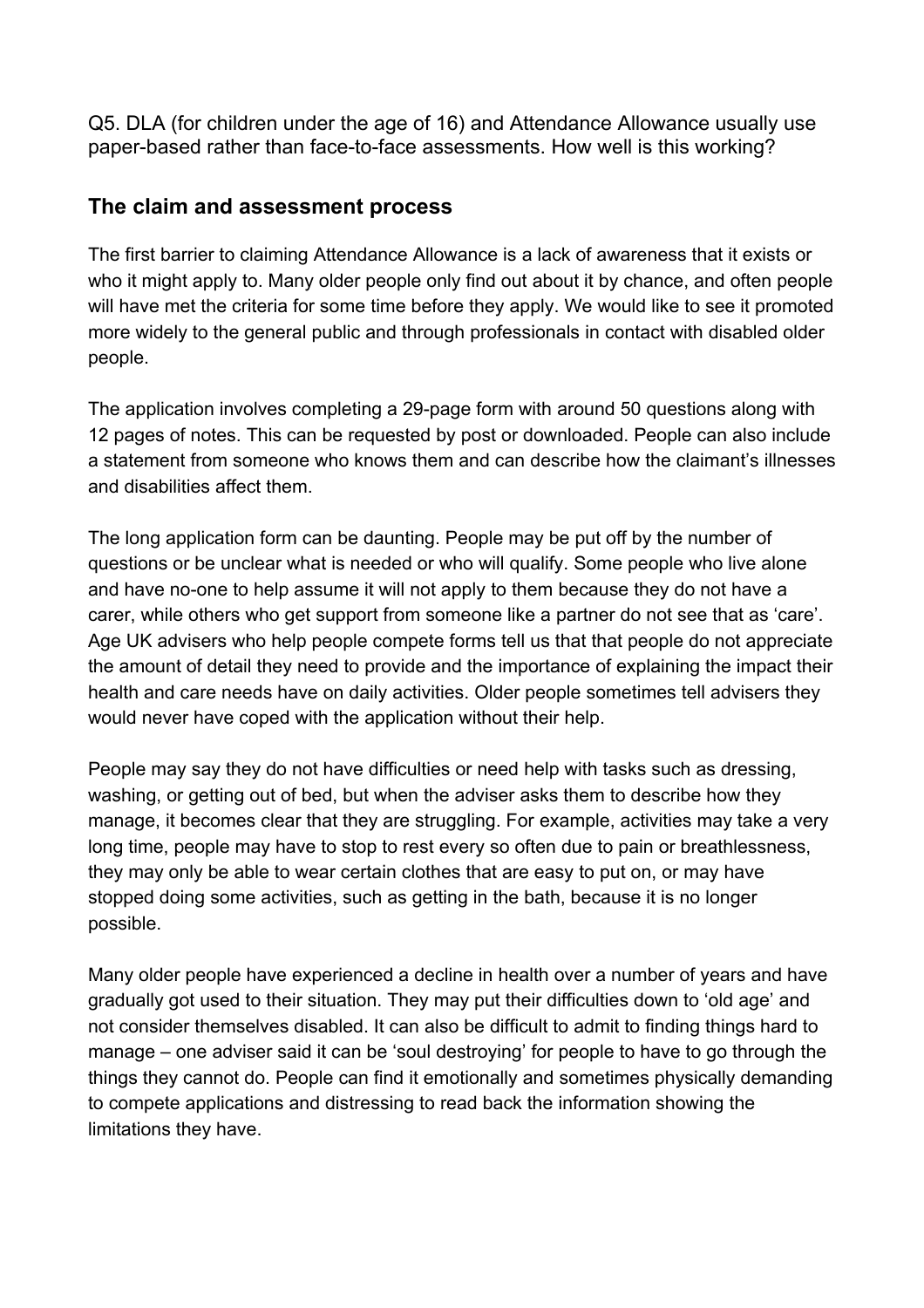#### **Support to complete forms**

Due to the issues described above, and because people who need to claim Attendance Allowance have some combination of physical, sensory, and cognitive impairments, many disabled people need help to complete the form. Ideally, this is from someone who understands the system. Local Age UK advisers help many people complete forms in a reassuring and supportive way and can make sure that all the relevant information is included.

Friends and relatives often help with applications although sometimes, like the older person themselves, they are not clear exactly what information is required so may not give a full picture. Some Age UKs have guidance or prompt sheets to help older people and those who are supporting them complete applications.

#### **After the application has been submitted**

While sometimes we hear about delays or difficulties with the process, especially when the pandemic was affecting staff levels, often it works relatively smoothly, and people do not face the delays and stress associated with face-to-face assessments that those applying for other benefits routinely experience.

Some advisers have told us that it can take a while getting through to the Attendance Allowance helpline which can be time consuming, especially when they are dealing with a number of applications and enquiries.

After receiving the form, the DWP may contact the older person for more information. Any telephone follow-up needs to be carried out sensitively taking into account someone's communication needs and health conditions. There also needs to be awareness that people may downplay their needs, find it difficult to explain their situation, or prefer someone else to speak on their behalf. It is also possible for DWP to arrange an appointment with a healthcare professional, although in our experience this is rare.

Experienced Age UK advisers often have a good idea of the likely outcome and, while they sometimes come across decisions they feel need to be challenged, in general, decisions are in line with their expectations.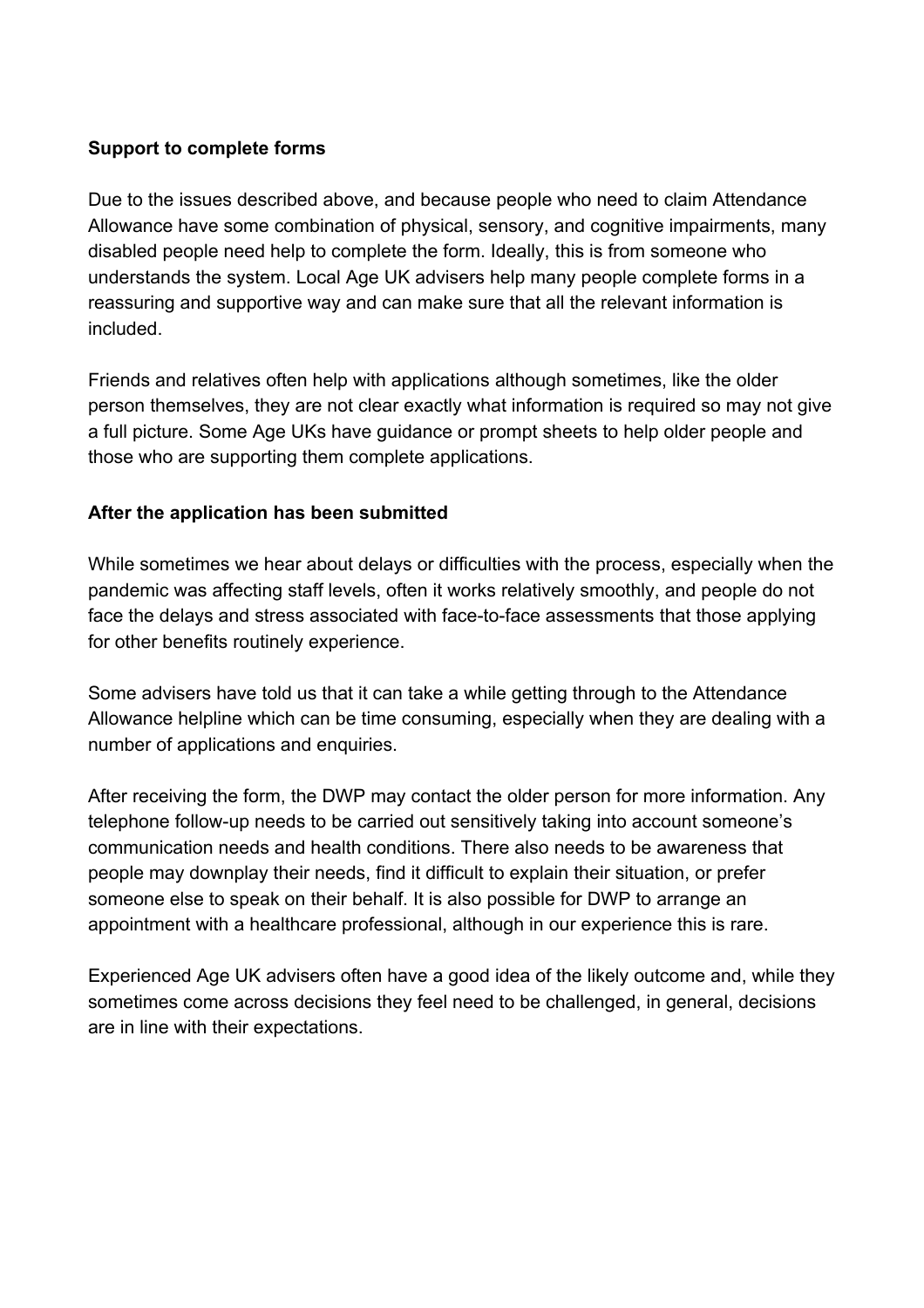### **Improving the system**

Despite the problems described above with the application process, Age UK does not believe there should be radical changes such as a move to a face-to-face assessment, as this would be likely to produce a longer and more stressful process for the individual. Even within the current system, people may need encouragement to apply. If they knew they would have to undergo some form of medical or functional assessment, we believe many would be put off altogether. Instead, we feel that there is scope to improve the current system and application.

Inevitably, any assessment of disability or care needs is going to involve an element of complexity and detail. The challenge for any review is to be clear what information is required from the claimant to establish if they meet the criteria. Some Age UK advisers feel that the form could be shortened or for example, questions combined. If there are questions that rarely produce responses that affect the outcome, then there is scope for reducing the number of questions. On the other hand, better guidance with more prompts, or examples, could help people provide the information that is of most help to decision makers. There is also the potential for introducing a more streamlined process as part of any move to a digital system as considered below.

Q8. Is there a case for combining the assessment processes for different benefits? If not, how else could the Department streamline the application processes for people claiming more than one benefit (eg. PIP and ESA)?

Q9. What are your views on the Department's "Health Transformation Programme"? What changes would you like to see under the programme?

Under the Health Transformation Programme, the Government plans to provide an integrated assessment service for Employment and Support Allowance (ESA), Universal Credit and Personal Independence Payment (PIP) with a single digital platform. While as explained above, in this submission we are focusing on Attendance Allowance, as a general point we see some advantages from joining up some aspects of benefit systems. Claimants should not have to provide the same information to different parts of the DWP or need to understand how systems interact to receive their full entitlements. However, making systems work better together is different from carrying out joint assessments. We would be very concerned at the prospect of combining assessments around capability for work with those for extra costs associated with disability benefits (such as PIP), as these benefits have different provisions and different roles.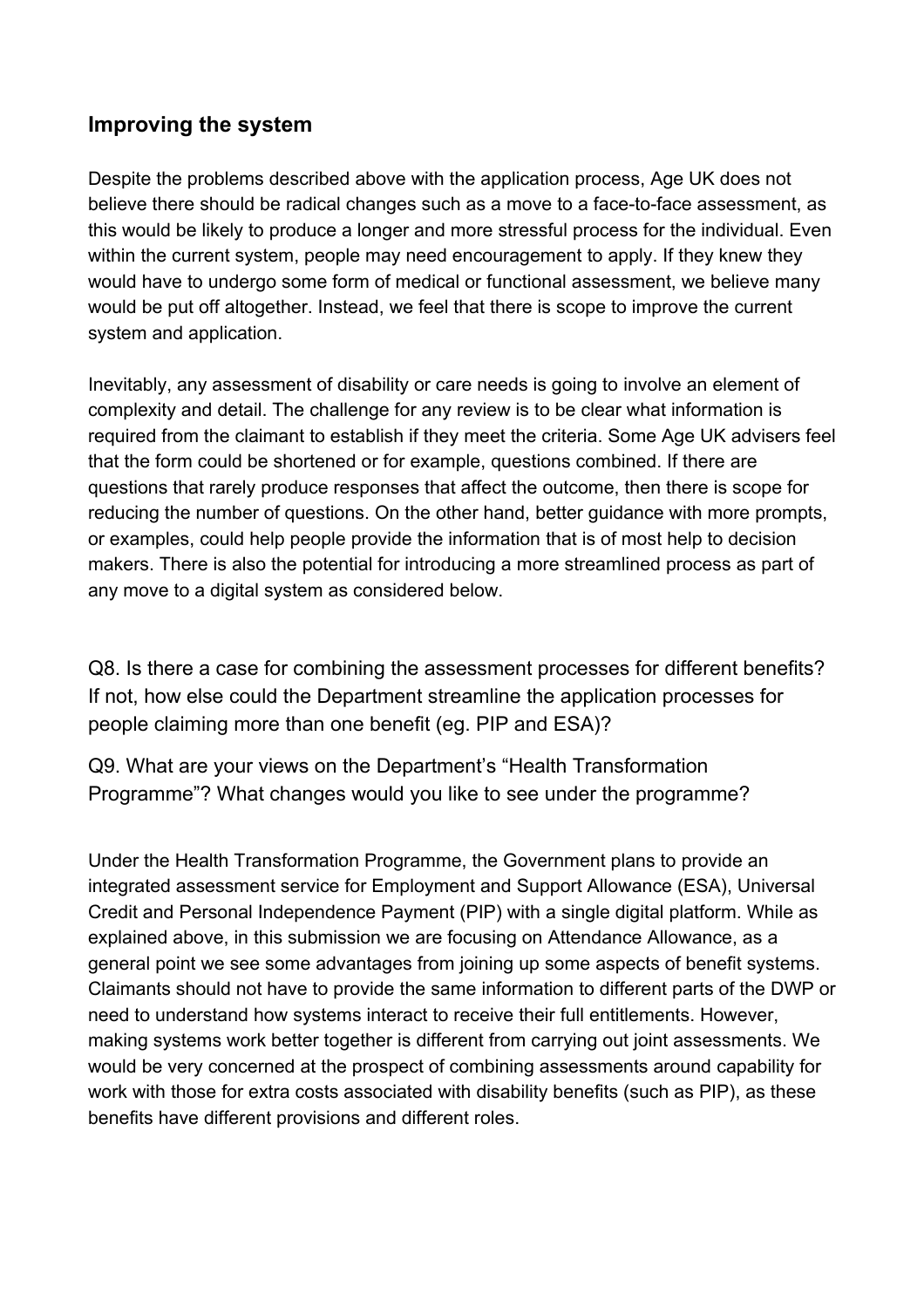#### **A digital system**

In respect of digitalisation, we know that the DWP are looking to reform the Attendance Allowance claim process. Age UK has been pleased to have some involvement with this, including helping to arrange discussion groups with local Age UK advisers to provide feedback on the current system.

We welcome this work as it provides an opportunity to produce a more straightforward process that many advisers, family members and some older claimants themselves will find easier. Especially for disabled people who clearly meet the criteria, a digital system could enable decisions to be made quickly and easily. However, it is essential that any new digital process is carefully tested to ensure that it is not only user friendly but collects all the information needed to enable accurate decisions to be made which are in line with those under the current system. In order to do this, it must take into account factors such as the reluctance of some people to ask for help, the ingenuity of many disabled older people to cope despite impairments and the difficulties that people currently have in understanding what information is required.

A digital system needs to work for those applying alone, those who have help from friends and family, those being assisted by advice agencies, as well as for third parties acting on behalf of an older person who does not have capacity. It is essential that any move towards a digital system does not disadvantage or disempower disabled older people who receive help to apply but do not use the internet or digital technology themselves. Currently when someone has had assistance with a claim, they can look through the form and check they are happy with the information before signing. People who receive assistance to apply through a digital system also need to be fully engaged with it, for example by enabling a copy to be printed, checked, and kept for their records.

Furthermore, many older people, and sometimes their friends and family too, do not use or feel comfortable with digital technology. They need to have the choice of a paper application, a telephone claim, or have face-to-face support if that works best from them.

Q10. What lessons should the Department learn from the way that it handled claims for health-related benefit claims during the pandemic: for example, relying to a greater extent on paper-based assessments, or using remote/telephone assessments?

a. Is there a case for making some of the changes permanent?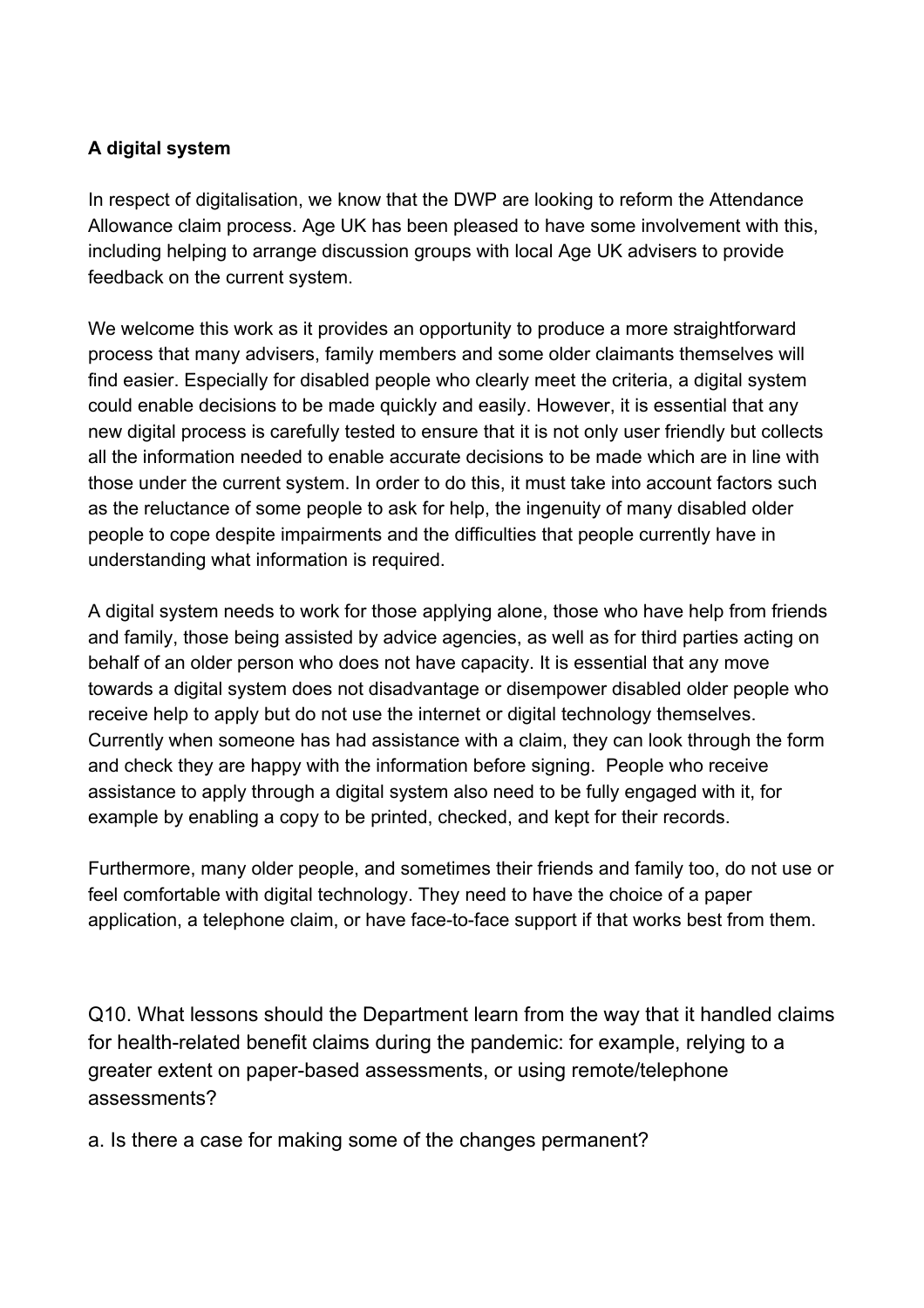Q12. DWP believes that applications for some benefits dropped sharply at the start of the pandemic because [claimants](https://publications.parliament.uk/pa/cm5801/cmselect/cmworpen/732/73202.htm) [weren't](https://publications.parliament.uk/pa/cm5801/cmselect/cmworpen/732/73202.htm) [able](https://publications.parliament.uk/pa/cm5801/cmselect/cmworpen/732/73202.htm) [to](https://publications.parliament.uk/pa/cm5801/cmselect/cmworpen/732/73202.htm) [access](https://publications.parliament.uk/pa/cm5801/cmselect/cmworpen/732/73202.htm) [support](https://publications.parliament.uk/pa/cm5801/cmselect/cmworpen/732/73202.htm) [\(for](https://publications.parliament.uk/pa/cm5801/cmselect/cmworpen/732/73202.htm) [example,](https://publications.parliament.uk/pa/cm5801/cmselect/cmworpen/732/73202.htm) [from](https://publications.parliament.uk/pa/cm5801/cmselect/cmworpen/732/73202.htm) [third](https://publications.parliament.uk/pa/cm5801/cmselect/cmworpen/732/73202.htm) [sector](https://publications.parliament.uk/pa/cm5801/cmselect/cmworpen/732/73202.htm) [organisations\)](https://publications.parliament.uk/pa/cm5801/cmselect/cmworpen/732/73202.htm) [to](https://publications.parliament.uk/pa/cm5801/cmselect/cmworpen/732/73202.htm) [complete](https://publications.parliament.uk/pa/cm5801/cmselect/cmworpen/732/73202.htm) [their](https://publications.parliament.uk/pa/cm5801/cmselect/cmworpen/732/73202.htm) [applications.](https://publications.parliament.uk/pa/cm5801/cmselect/cmworpen/732/73202.htm) What are the implications of this for how the Department ensures people are able to access health-related benefits consistently?

a. How can the Department best help the third sector to support claimants in their applications?

At the start of the pandemic, the number of older people receiving help with benefit claims from local Age UKs reduced. This was partly due to pressures on local Age UKs, for example, due to staff and volunteers isolating and adapting to working at home, as well as a huge demand for other services such as shopping and practical support. In addition, some older people were reluctant to seek help because face-to-face support wasn't available, they didn't want to risk going out, or because they didn't want to 'trouble' busy services.

Over time, demand has increased, and local services have adapted to new ways of working although Age UKs are still not dealing with as many Attendance Allowance enquiries and claims as previously – perhaps partly due to a reduction in advisers. Organisations are considering how to deliver services going forward and many have decided to continue to offer some support remotely such as completing Attendance Allowance claims over the phone where appropriate. This can be more efficient and, in some cases, easier for the client, although it is important that people can access face-toface support if this is needed.

Older people may feel more comfortable contacting a local independent organisation rather the DWP and there are advantages in that local advice services can offer a more holistic assessment around a range of benefits and other issues. However, this is not available to everyone, and it is important that the DWP is able to help people with information and benefit applications including face-to-face where this is necessary. However, we are concerned that the DWP visiting service now has very limited capacity.

There were some easements that applied to Attendance Allowance which were helpful, for example allowing more time to return the claim form without loss of benefit and suspending reviews of fixed term awards. We believe there is scope for considering whether some of these should be taken forward. For example, ensuring that fixed term awards are only made in limited circumstances where improvement is expected.